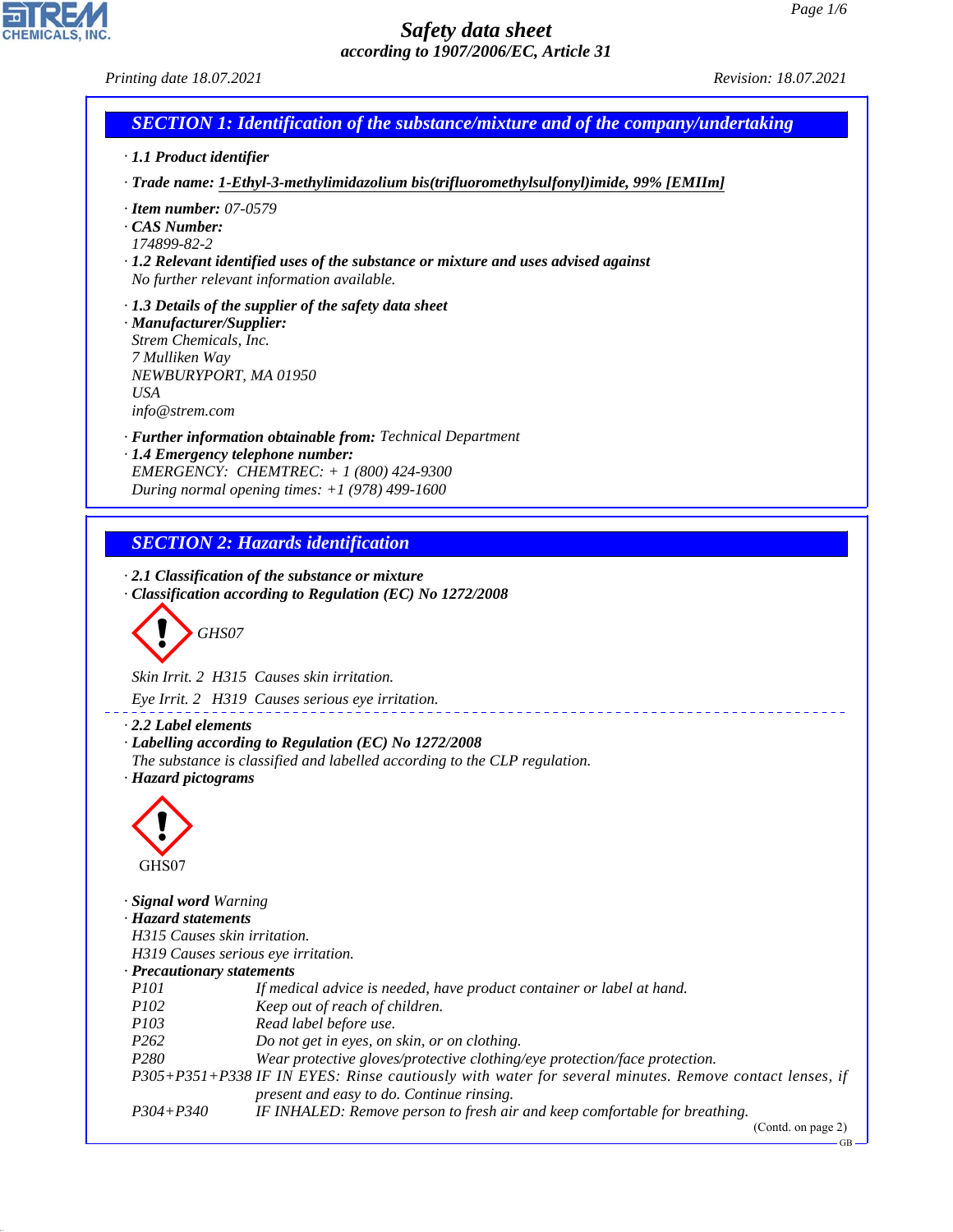*Printing date 18.07.2021 Revision: 18.07.2021*

#### *Trade name: 1-Ethyl-3-methylimidazolium bis(trifluoromethylsulfonyl)imide, 99% [EMIIm]*

(Contd. of page 1)

*P403+P233 Store in a well-ventilated place. Keep container tightly closed. P501 Dispose of contents/container in accordance with local/regional/national/international regulations.*

*· 2.3 Other hazards*

- *· Results of PBT and vPvB assessment*
- *· PBT: Not applicable.*
- *· vPvB: Not applicable.*

#### *SECTION 3: Composition/information on ingredients*

- *· 3.1 Chemical characterisation: Substances*
- *· CAS No. Description*
- *174899-82-2 1-Ethyl-3-methylimidazolium bis(trifluoromethylsulfonyl) imide, 99% [EMIIm]*

### *SECTION 4: First aid measures*

*· 4.1 Description of first aid measures*

- *· After inhalation: In case of unconsciousness place patient stably in side position for transportation.*
- *· After skin contact: Immediately wash with water and soap and rinse thoroughly.*
- *· After eye contact:*

*Rinse opened eye for several minutes under running water. If symptoms persist, consult a doctor.*

- *· After swallowing: If symptoms persist consult doctor.*
- *· 4.2 Most important symptoms and effects, both acute and delayed No further relevant information available.*
- *· 4.3 Indication of any immediate medical attention and special treatment needed No further relevant information available.*

## *SECTION 5: Firefighting measures*

- *· 5.1 Extinguishing media*
- *· Suitable extinguishing agents: Use fire extinguishing methods suitable to surrounding conditions.*
- *· 5.2 Special hazards arising from the substance or mixture No further relevant information available.*
- *· 5.3 Advice for firefighters*
- *· Protective equipment: No special measures required.*

#### *SECTION 6: Accidental release measures*

- *· 6.1 Personal precautions, protective equipment and emergency procedures Not required.*
- *· 6.2 Environmental precautions: No special measures required.*
- *· 6.3 Methods and material for containment and cleaning up:*
- *Absorb with liquid-binding material (sand, diatomite, acid binders, universal binders, sawdust). Dispose contaminated material as waste according to item 13.*
- *· 6.4 Reference to other sections See Section 7 for information on safe handling. See Section 8 for information on personal protection equipment. See Section 13 for disposal information.*

(Contd. on page 3)

GB



44.1.1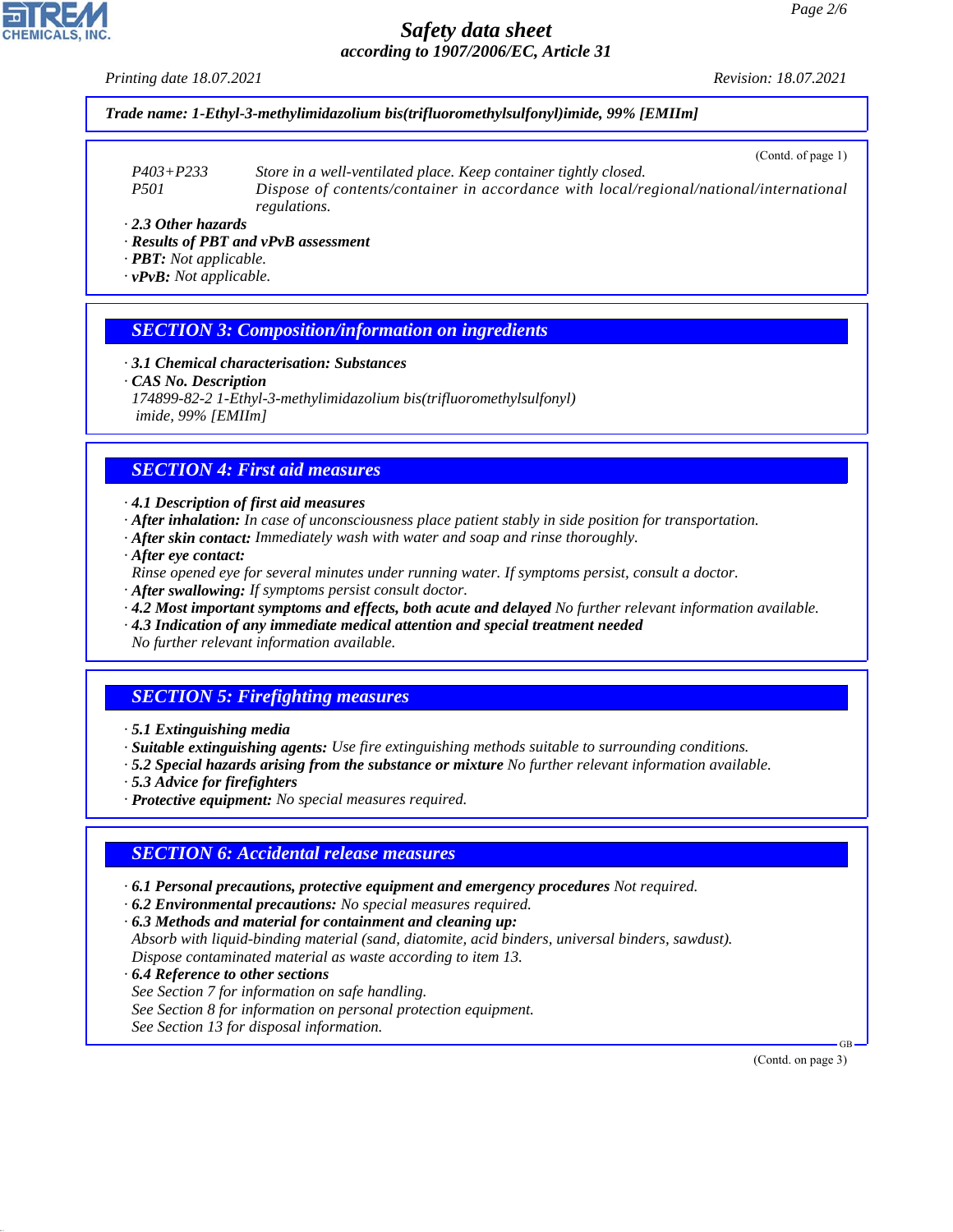*Printing date 18.07.2021 Revision: 18.07.2021*

*Trade name: 1-Ethyl-3-methylimidazolium bis(trifluoromethylsulfonyl)imide, 99% [EMIIm]*

(Contd. of page 2)

#### *SECTION 7: Handling and storage*

- *· 7.1 Precautions for safe handling No special precautions are necessary if used correctly.*
- *· Information about fire and explosion protection: No special measures required.*
- *· 7.2 Conditions for safe storage, including any incompatibilities*
- *· Storage:*
- *· Requirements to be met by storerooms and receptacles: No special requirements.*
- *· Information about storage in one common storage facility: Not required.*
- *· Further information about storage conditions: Keep container tightly sealed.*

*· 7.3 Specific end use(s) No further relevant information available.*

#### *SECTION 8: Exposure controls/personal protection*

*· Additional information about design of technical facilities: No further data; see item 7.*

- *· 8.1 Control parameters*
- *· Ingredients with limit values that require monitoring at the workplace: Not required.*
- *· Additional information: The lists valid during the making were used as basis.*
- *· 8.2 Exposure controls*
- *· Personal protective equipment:*
- *· General protective and hygienic measures: Keep away from foodstuffs, beverages and feed. Immediately remove all soiled and contaminated clothing Wash hands before breaks and at the end of work. Avoid contact with the eyes and skin.*
- *· Respiratory protection: Not required.*
- *· Protection of hands:*



\_S*Protective gloves*

*The glove material has to be impermeable and resistant to the product/ the substance/ the preparation. Due to missing tests no recommendation to the glove material can be given for the product/ the preparation/ the chemical mixture.*

*Selection of the glove material on consideration of the penetration times, rates of diffusion and the degradation · Material of gloves*

*The selection of the suitable gloves does not only depend on the material, but also on further marks of quality and varies from manufacturer to manufacturer.*

#### *· Penetration time of glove material*

*The exact break through time has to be found out by the manufacturer of the protective gloves and has to be observed.*

*· Eye protection:*



\_R*Tightly sealed goggles*

- *· 9.1 Information on basic physical and chemical properties*
- *· General Information*
- *· Appearance:*
- 

44.1.1

*Form: Liquid Colour: Light yellow*

(Contd. on page 4)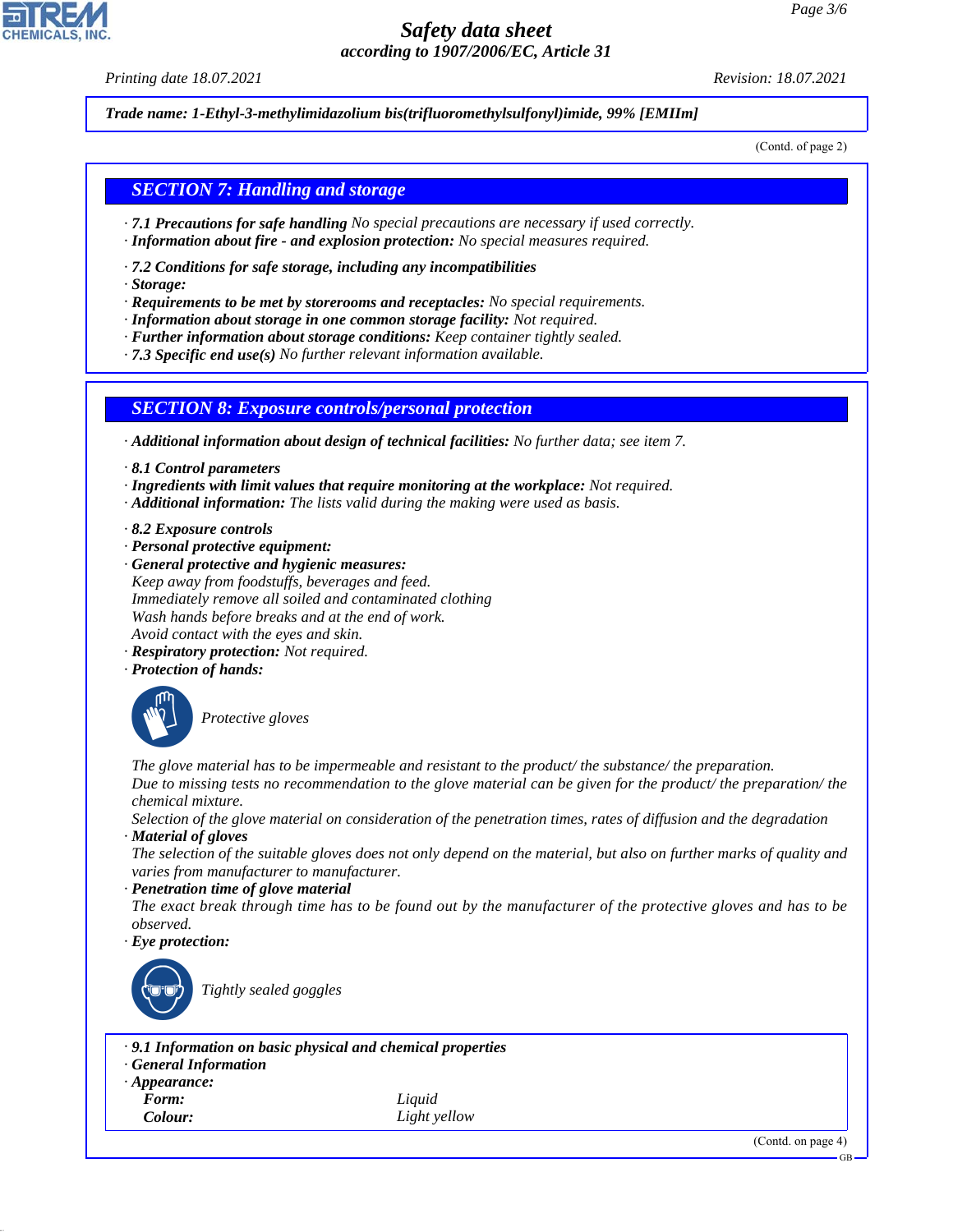*Printing date 18.07.2021 Revision: 18.07.2021*

**CHEMICALS, INC.** 

|  |  | Trade name: 1-Ethyl-3-methylimidazolium bis(trifluoromethylsulfonyl)imide, 99% [EMIIm] |
|--|--|----------------------------------------------------------------------------------------|
|  |  |                                                                                        |

|                                                        |                                               | (Contd. of page 3) |
|--------------------------------------------------------|-----------------------------------------------|--------------------|
| $\cdot$ Odour:                                         | Undistinguishable.                            |                    |
| · Odour threshold:                                     | Not determined.                               |                    |
| $\cdot$ pH-value:                                      | Not determined.                               |                    |
| Change in condition                                    |                                               |                    |
| Melting point/freezing point:                          | Undetermined.                                 |                    |
| Initial boiling point and boiling range: Undetermined. |                                               |                    |
| · Flash point:                                         | Not applicable.                               |                    |
| · Flammability (solid, gas):                           | Not determined.                               |                    |
| · Ignition temperature:                                |                                               |                    |
| <b>Decomposition temperature:</b>                      | Not determined.                               |                    |
| · Auto-ignition temperature:                           | Not determined.                               |                    |
| · Explosive properties:                                | Product does not present an explosion hazard. |                    |
| · Explosion limits:                                    |                                               |                    |
| Lower:                                                 | Not determined.                               |                    |
| <b>Upper:</b>                                          | Not determined.                               |                    |
| · Vapour pressure:                                     | Not determined.                               |                    |
| $\cdot$ Density at 20 $\textdegree$ C:                 | $1.53$ g/cm <sup>3</sup>                      |                    |
| · Relative density                                     | Not determined.                               |                    |
| · Vapour density                                       | Not determined.                               |                    |
| · Evaporation rate                                     | Not determined.                               |                    |
| · Solubility in / Miscibility with                     |                                               |                    |
| water:                                                 | Not miscible or difficult to mix.             |                    |
| · Partition coefficient: n-octanol/water:              | Not determined.                               |                    |
| · Viscosity:                                           |                                               |                    |
| Dynamic:                                               | Not determined.                               |                    |
| Kinematic:                                             | Not determined.                               |                    |
| · Solvent content:                                     |                                               |                    |
| Organic solvents:                                      | $0.0\%$                                       |                    |
| $VOC$ (EC)                                             | 0.00%                                         |                    |
| . 9.2 Other information                                | No further relevant information available.    |                    |

## *SECTION 10: Stability and reactivity*

*· 10.1 Reactivity No further relevant information available.*

*· 10.2 Chemical stability*

44.1.1

*· Thermal decomposition / conditions to be avoided: No decomposition if used according to specifications.*

- *· 10.3 Possibility of hazardous reactions No dangerous reactions known.*
- *· 10.4 Conditions to avoid No further relevant information available.*

*· 10.5 Incompatible materials: No further relevant information available.*

*· 10.6 Hazardous decomposition products: No dangerous decomposition products known.*

(Contd. on page 5)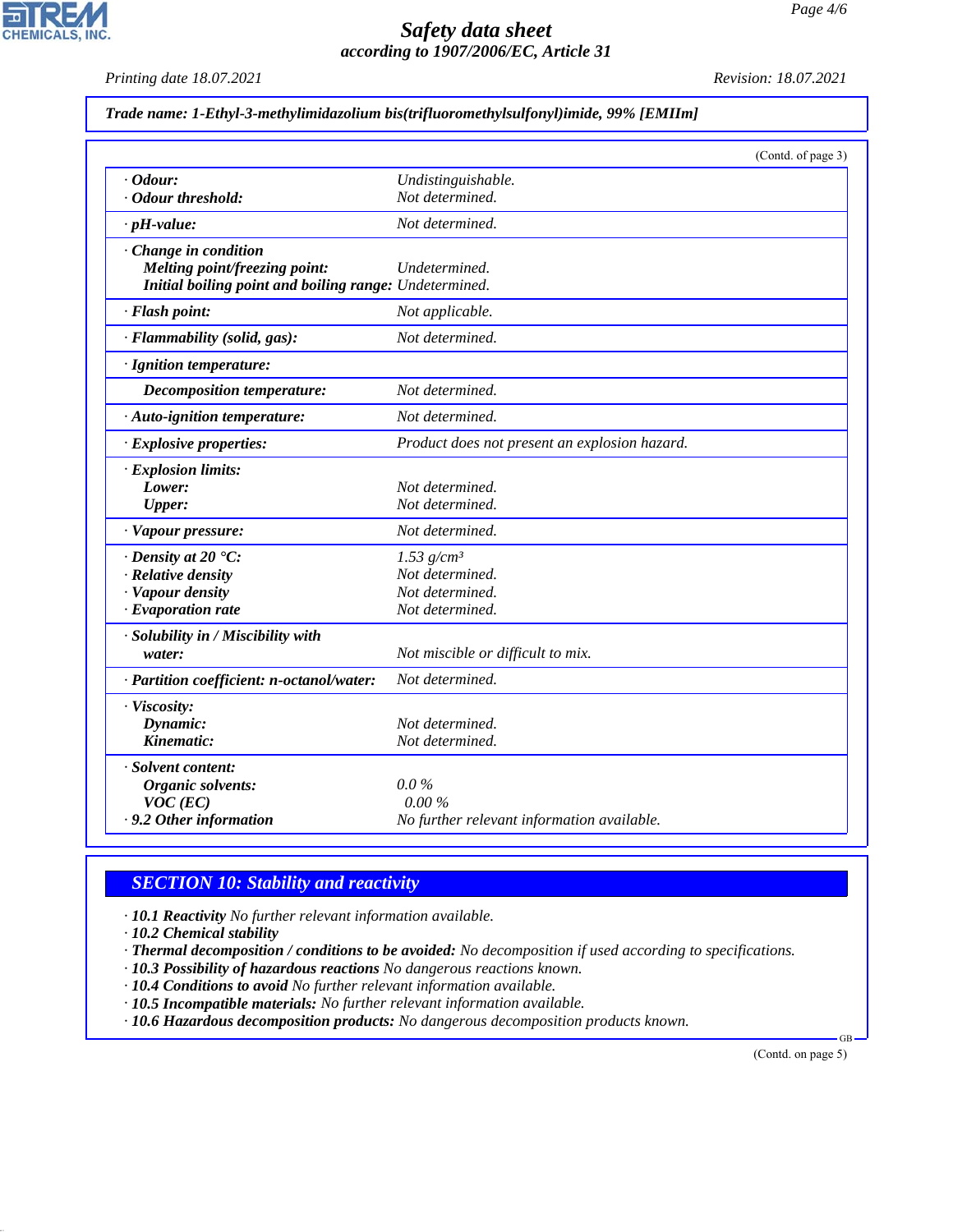*Printing date 18.07.2021 Revision: 18.07.2021*

#### *Trade name: 1-Ethyl-3-methylimidazolium bis(trifluoromethylsulfonyl)imide, 99% [EMIIm]*

(Contd. of page 4)

#### *SECTION 11: Toxicological information*

- *· 11.1 Information on toxicological effects*
- *· Acute toxicity Based on available data, the classification criteria are not met.*
- *· Primary irritant effect:*
- *· Skin corrosion/irritation*
- *Causes skin irritation.*
- *· Serious eye damage/irritation*
- *Causes serious eye irritation.*
- *· Respiratory or skin sensitisation Based on available data, the classification criteria are not met.*
- *· CMR effects (carcinogenity, mutagenicity and toxicity for reproduction)*
- *· Germ cell mutagenicity Based on available data, the classification criteria are not met.*
- *· Carcinogenicity Based on available data, the classification criteria are not met.*
- *· Reproductive toxicity Based on available data, the classification criteria are not met.*
- *· STOT-single exposure Based on available data, the classification criteria are not met.*
- *· STOT-repeated exposure Based on available data, the classification criteria are not met.*
- *· Aspiration hazard Based on available data, the classification criteria are not met.*

#### *SECTION 12: Ecological information*

- *· 12.1 Toxicity*
- *· Aquatic toxicity: No further relevant information available.*
- *· 12.2 Persistence and degradability No further relevant information available.*
- *· 12.3 Bioaccumulative potential No further relevant information available.*
- *· 12.4 Mobility in soil No further relevant information available.*
- *· Additional ecological information:*
- *· General notes: Not known to be hazardous to water.*
- *· 12.5 Results of PBT and vPvB assessment*
- *· PBT: Not applicable.*
- *· vPvB: Not applicable.*
- *· 12.6 Other adverse effects No further relevant information available.*

#### *SECTION 13: Disposal considerations*

- *· 13.1 Waste treatment methods*
- *· Recommendation*

*Must not be disposed together with household garbage. Do not allow product to reach sewage system.*

- *· Uncleaned packaging:*
- *· Recommendation: Disposal must be made according to official regulations.*

## *SECTION 14: Transport information*

*· 14.1 UN-Number*

44.1.1

*· ADR, ADN, IMDG, IATA not regulated*

*· 14.2 UN proper shipping name · ADR, ADN, IMDG, IATA not regulated*

(Contd. on page 6)